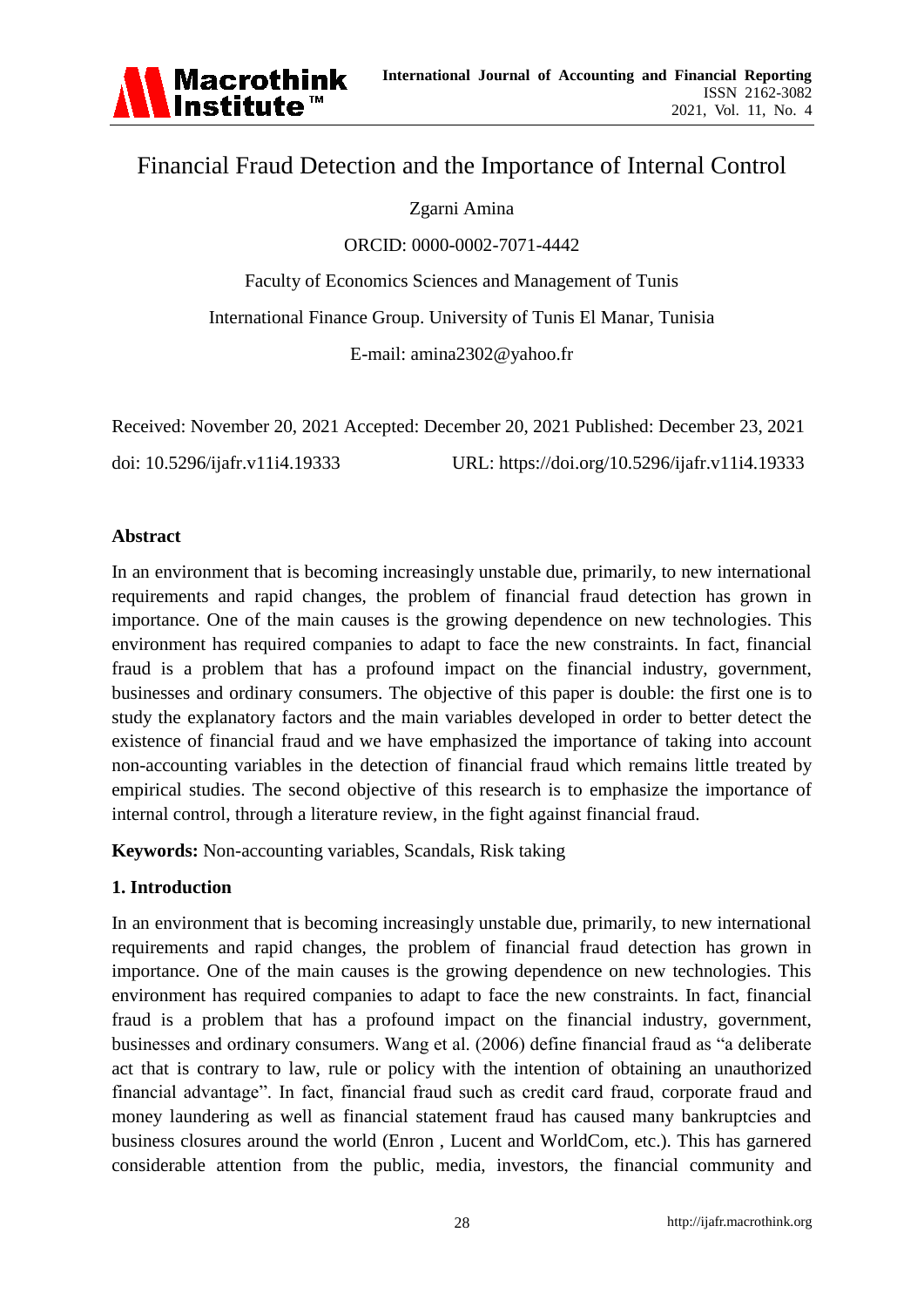

regulators. The overall loss caused by financial fraud is immeasurable. Thus, financial fraud detection (FFD) is essential to prevent the devastating consequences of financial fraud. FFD aims to distinguish fraudulent financial data from real data, thereby revealing fraudulent behavior or activities, and enabling decision-makers to develop appropriate strategies to reduce the impact of fraud. Data mining plays an important role in FFD as it is often used to extract and discover the truth behind large amounts of data. Bose and Mahapatra (2001) define data mining as the process of identifying interesting patterns in a database, which can then be used for decision making. The aim of this study is double: the first one is to provide theoretical summary overviews of the main work on the processes of financial fraud detection while emphasized the importance of taking into account non-accounting variables in the detection of financial fraud. The second objective of this research emphasizing internal control as an important mechanism for combating financial fraud.

The article is organized into three sections. In the first section, we define fraud and its different types. We then examine the main variables developed to better detect the existence of fraud. Finally, we show the importance of internal control in the fight against financial fraud.

### **2. Definition and Typology of Financial Fraud**

Financial fraud is a problem that has a profound impact on the financial sector. Interest in this subject is not recent. However, Scientific researches on this subject did not proliferate until the 1980s. In addition, it has grown in importance, particularly following recent financial scandals (Enron, Worldcom, etc.).

### *2.1 Definition of Financial Fraud*

In fact, the definitions of fraud vary according to the authors and the context: private or public sector, or even academia. Fraud is defined by the Petit Robert dictionary as follows: "an action made in bad faith with the aim of deceiving". According to the Association of Certified Fraud Examiners (ACFE) (2012), fraud is "the use by a person of his professional activity for personal enrichment through the willful misappropriation of his employer's resources or assets". According to Black's Legal Dictionary, fraud is "a deliberate distortion of the truth or with the concealment of an essential fact for the purpose of causing others to act against them." According to the International Standards on Auditing (ISA) fraud is defined as follows: "Fraud is an intentional act committed by one or more persons among members of management, those charged with governance employees or third parties, involving the use of deceptive maneuvers in order to obtain an undue or illegal advantage. "

According to the Panel of Auditors of the United Nations, Specialized Agencies and the International Atomic Energy Agency (1996), fraud can involve a wide range of behaviors that may include manipulation, forgery or alteration of account books or documents, misappropriation of assets, concealment or omission of the effects of transactions in account books or documents, the recording of transactions devoid of content and the incorrect application of accounting methods.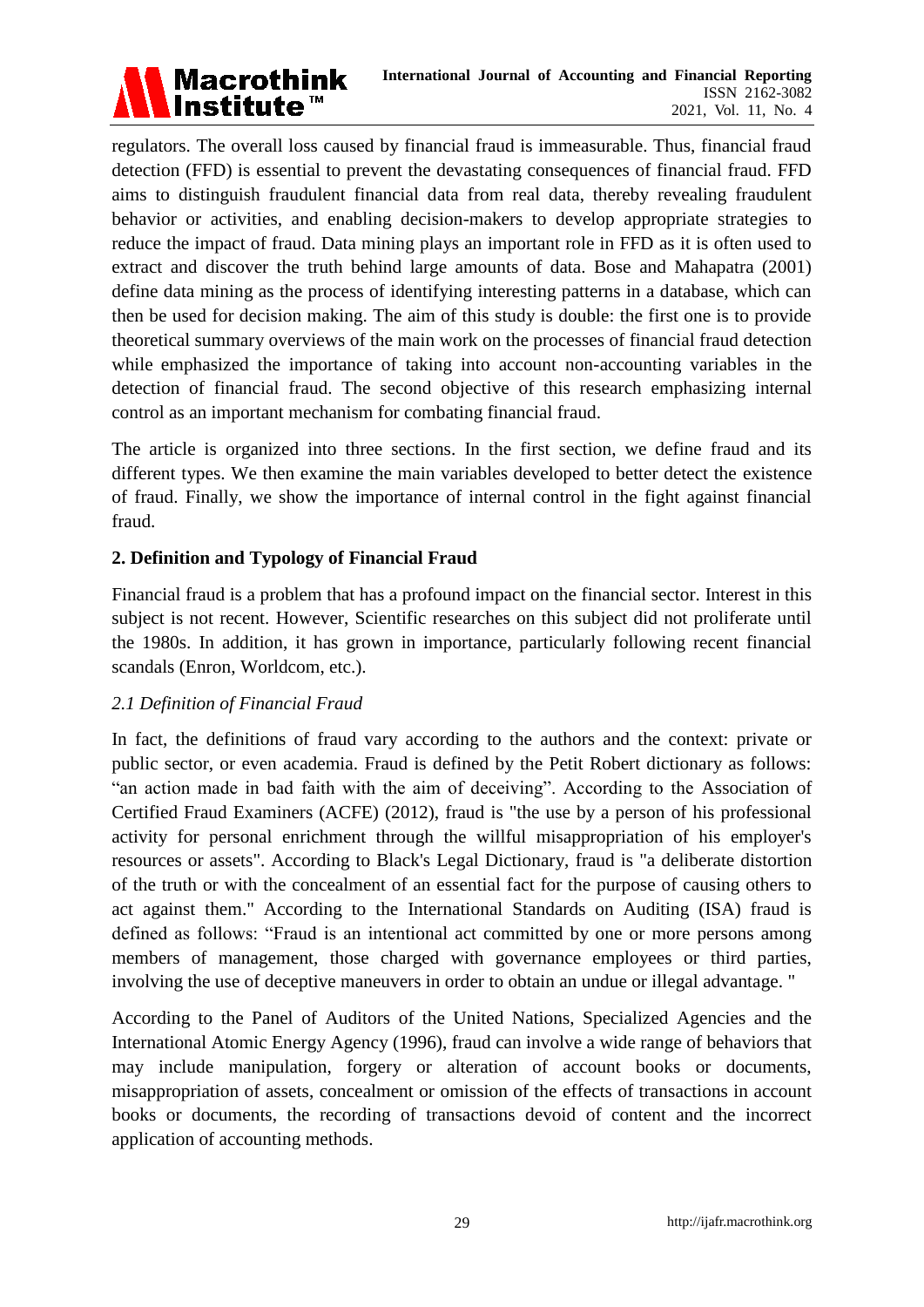

## *2.2 Typology of Financial Fraud*

Financial fraud can be divided into three categories namely: internal fraud (accounting fraud, embezzlement, abuse of power); external fraud (cybercrime, use of false documents, etc.) and mixed fraud essentially based on cooperation between an internal member of the company and an external individual (Falsification of invoices in collaboration with a customer or a supplier; " a confidential document to a person external to the company (see Fig 1).

Another classification retained in the academic and professional literature is that proposed by Wells (2007) and ACFE (2012) which distinguish three groups of corporate fraud, namely the embezzlement of goods and services, corruption and the publication of falsified financial statements. Embezzlement can be defined as an act of theft or appropriation of an asset to the detriment of the business. At the same time, corruption is the abuse of power for private gain such as personal or third party enrichment in return for a gift, money or other benefit. Finally, fraud relating to financial statements (or managerial fraud) is non-compliant accounting manipulation deliberately committed by managers, with the aim of misleading the perception of users of financial statements (mainly creditors and shareholders).



Figure 1. Common financial fraud categories

### Jarrod West & Maumita Bhattacharya (2016)

### *2.3 Fraud Triangle*

The fraud triangle is an analytical tool that reflects the favorable environment for acts of fraud. It was created by Donald R. Cressey in 1986. It brings together three interdependent elements namely: motivation (or pressure), desirability and justification, which can lead to an act of fraud in a company that has dysfunctions or flaws in its internal control system. These three elements are presented in the fraud triangle as shown in Figure 2.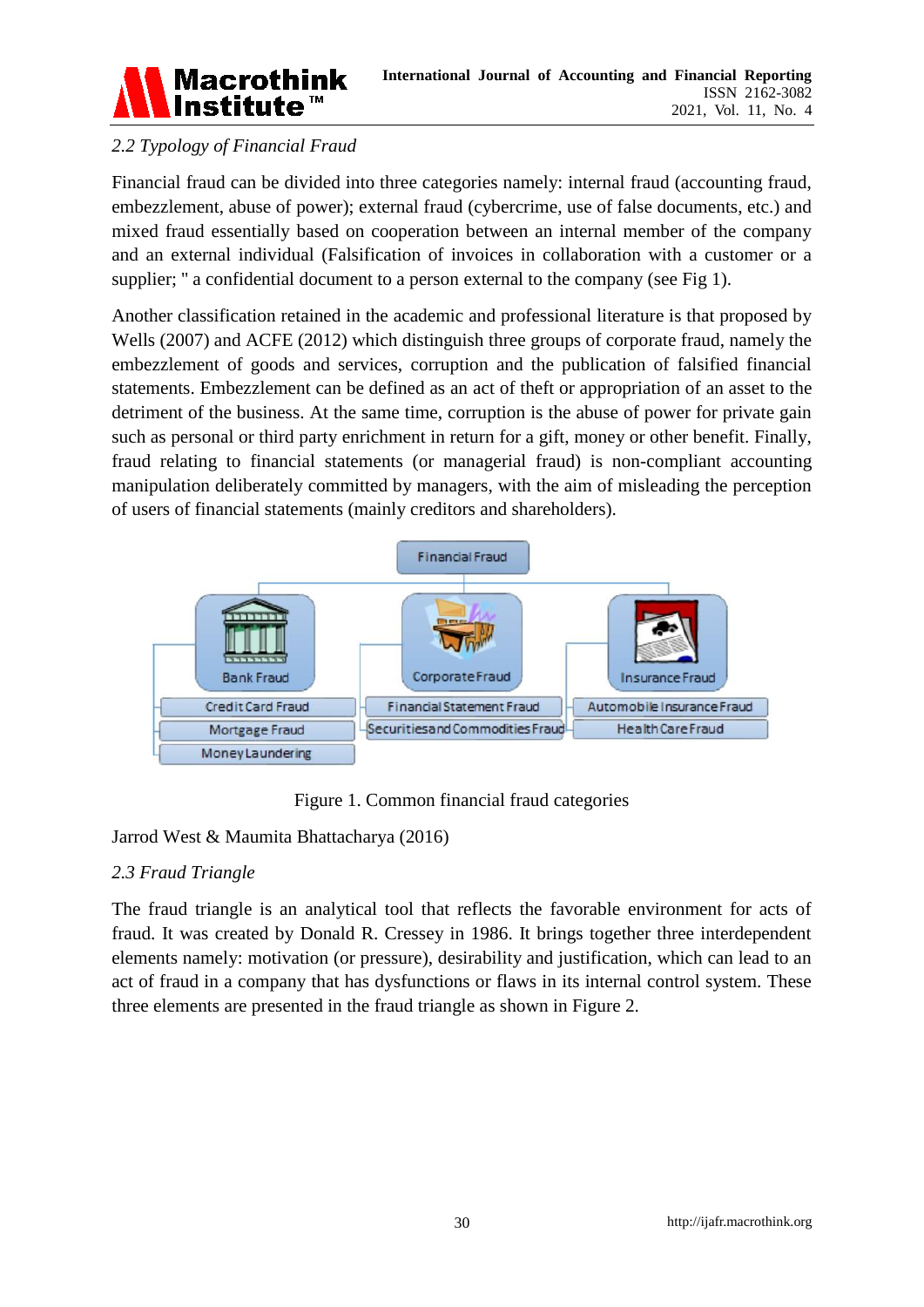

Figure 2. The fraud triangle

Donald R. Cressey, 1986

The fraudster's motivation manifests itself in taking an enormous risk for him. He is aware of it but a strong motivation or excessive pressure undergone by his environment pushes him to want to act. There are many reasons that motivate fraudsters to take action, including: their money problem or social pressure, pressure from the hierarchy on the performance of the company, the desire to enrich themselves, the desire to disseminate a good image to stakeholders.

The second component of the fraud triangle is opportunity. Which is none other than taking action and which is often relative depending on the person. In a company where the internal control system is unsuccessful or misused, the opportunity can present itself at any time for an employee. Yet not everyone takes this opportunity to take advantage of the flaws in the business. A person's integrity and ethics can prevent them from acting. Therefore, it is the lack of control or excessive complexity within the organization that somehow increases the risk of fraud and provides the opportunity for economic criminals to take action.

Finally, the last component of the fraud triangle, which is rationalization. This component stands out more than any other component because it is noticeable when an action is committed. This is because it is important to understand an individual's psychological function, as fraudsters may attempt to justify their behavior to some extent in order to maintain a positive self-image. This shows that scammers are always trying to rationalize their actions so that they don't feel guilty about illegal activities.

## **3. The Main Variables Developed to Better Detect the Existence of Fraud**

In this section, we will present the main variables highlighted by the academic literature to assess the probability of the existence of a fraud. The literature review shows that accounting indicators are the main source for assessing the presence or absence of fraud. Indeed, accounting information is mandatory and public by definition and allows, among other things, comparison between companies. In this vein, Engels et al (2020) have shown that fraud tactics are increasingly complex and that it is more in-depth financial knowledge rather than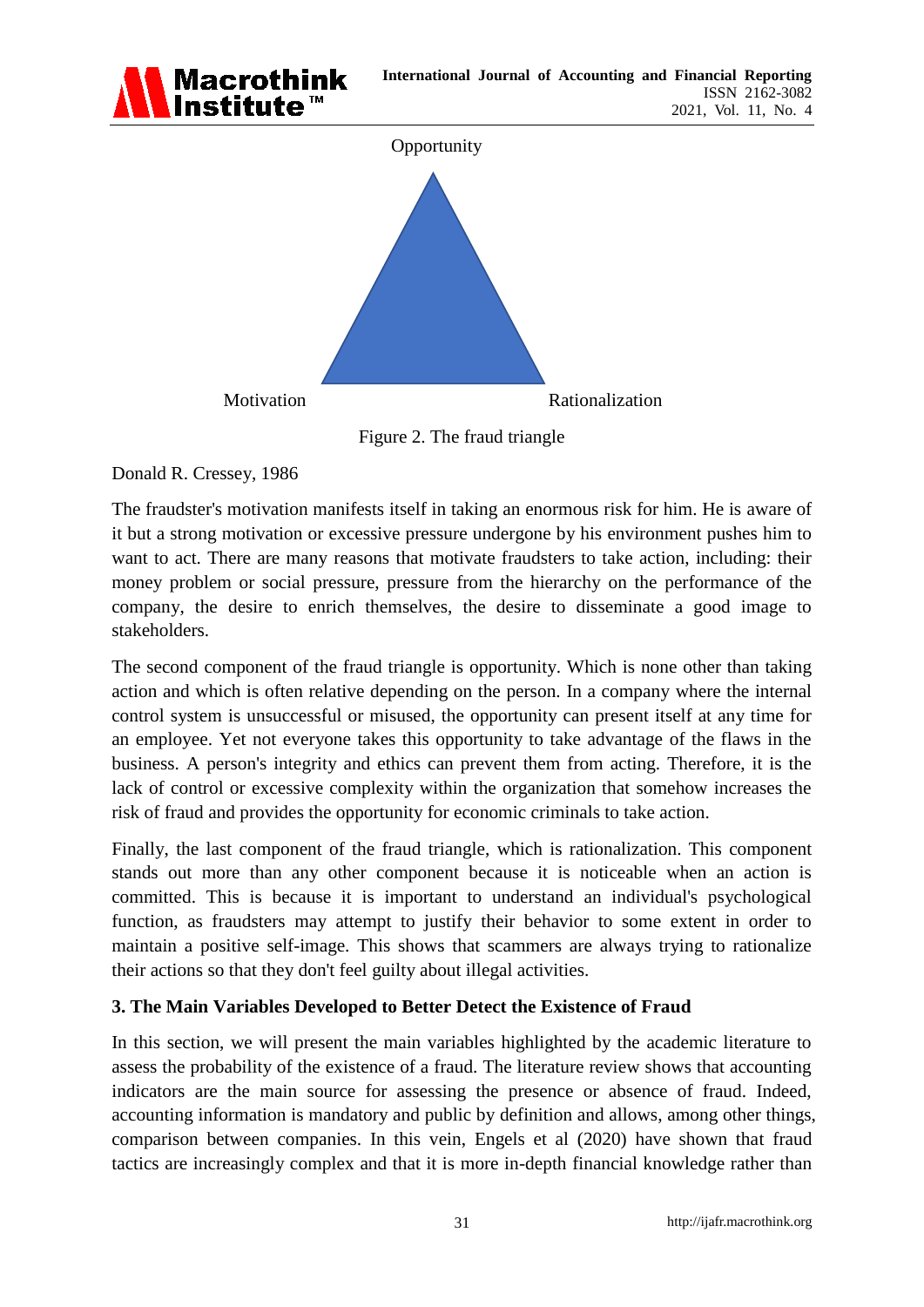

basic money management skills that provides the degree of sophistication needed to detect fraud. fraud. Various studies have developed models integrating only data published in accounting documents and which effectively detect the existence of fraudulent practices. In this context, and with the objective of isolating the most relevant variables in the detection of fraud and a summary of the results, Feroz et al. (1991), showed from a review of 224 SEC investigations between 1982 and 1989, that the positions most affected by fraudulent manipulation were accounts receivable (50% of cases) and inventory (25% of cases). case). Subsequently, based on the discretionary accruals measured by the method of Dechow et al. (1995), Beneish (1997) continue the work of Feroz et al. (1991) by expanding the actor who detected the fraud: the stock market authority or the media. Their sample is made up of 363 SEC investigations into 49 fraudulent companies as well as 15 fraudulent firms that were detected by the media between 1987 and 1993. These authors conclude that fraud is negatively related to the level of discretionary accruals and to past stock market performance. On the other hand, the delay in paying customers is positively related to the probability of fraud. In this vein, based on a methodology inspired by the neuronal approach, Green and Choi (1997) developed a model made up of five variables to detect fraud, namely: level of bad debts / turnover, bad debts / total receivables, revenue on total receivables, gross margin / revenue and total receivables / book asset). Their sample is based on 86 cases of financial statement fraud in the United States between 1982 and 1990 compared to 86 non-fraudulent companies, the success rate of the predictive model is 74.03%.

As for Summers and Sweeney (1998), they proposed a more complete model integrating the participation of insiders from financial variables (Altman score, return on assets, growth rate of turnover over three years, ratio of receivables to stocks, change or not of auditor) and insider transactions (variation in the participation of insiders), the authors arrive at a correct prediction rate of 72.2% on 51 cases of fraud between 1980 and 1987 Likewise, from a sample of 74 American firms having manipulated their financial statements, Beneish (1999), isolated five significant financial variables in the detection of financial statement fraud, namely: the growth rate of the payment delay of customers, the rate of growth of gross margin, the rate of growth of the ratio of property, plant and equipment to the value of total assets, the rate of growth of sales and the change in revenue accruals. This model correctly predicts 76% of fraudulent companies. As for Defond and Jiambalvo (1991), they used variables linked in particular to profit growth, ownership structure, compliance with loan agreement clauses, and the control environment. Cecchini et al. (2010) develop a fraud detection model based on a statistical learning method when classifying a population into subpopulations. They used five variables with the most significant predictive power namely: the ratio between administrative and commercial expenses and investments, the ratio between sales and investments which have a negative relationship with the probability of fraud. Dechow et al. (2011) highlight a relationship between off-balance sheet items and the occurrence of fraud. They show that a large volume of operating leases is classic in fraudulent companies. In addition, in order to reduce the debt ratio, these companies engage significantly more in operating leases in the event of fraudulent manipulation. For their part, Grove and Cook (2004) evaluate the usefulness of risk factors, mainly quantitative, to detect the manipulation of results and / or fraud in four of the largest companies involved in the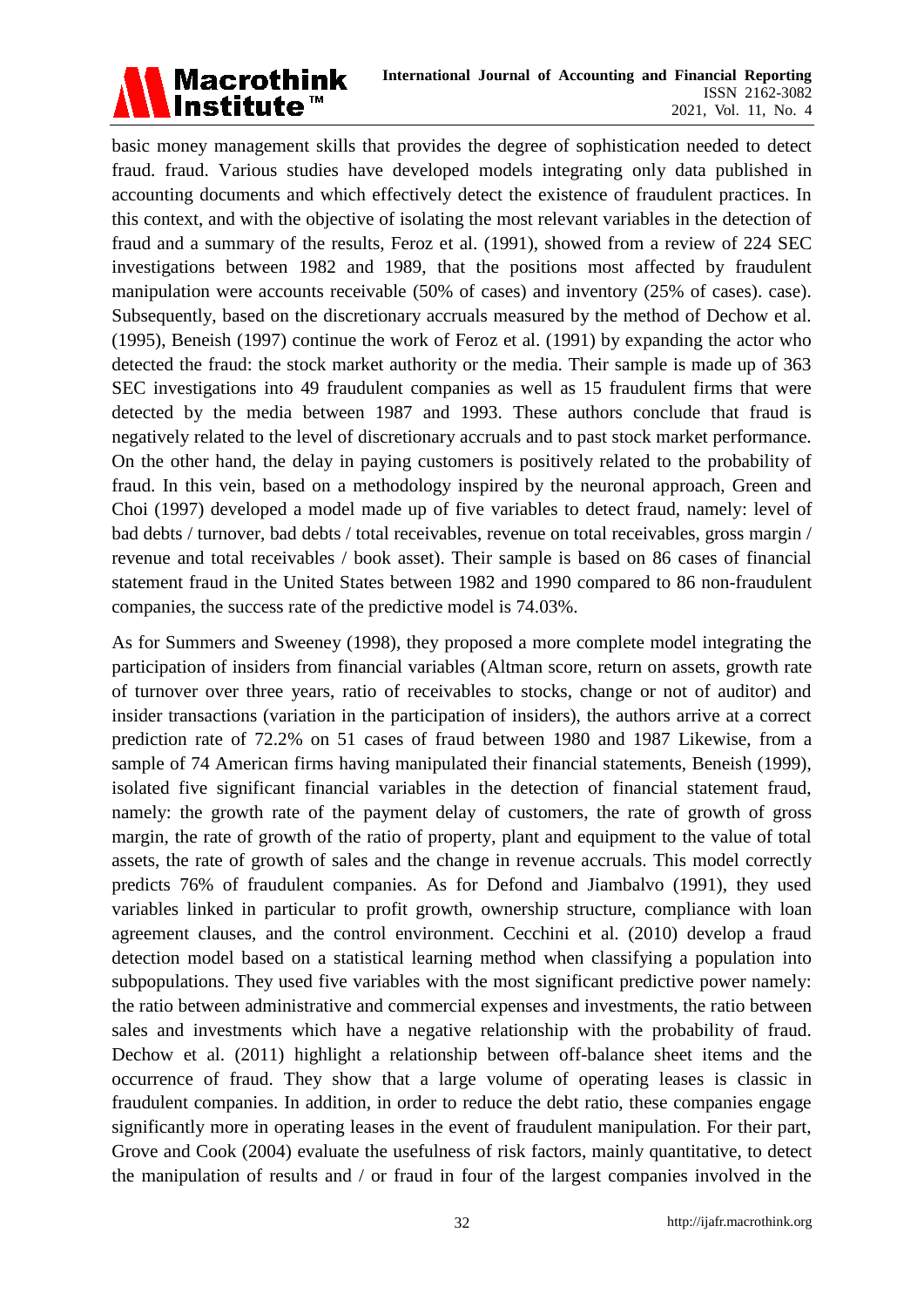

financial scandals of recent years: Enron, WorldCom, Global Crossing and Quest. The financial variables they use come from three sources. They concluded that two indices are good indicators: the gross margin index and the sales growth index. All profitability ratios (net margin, sales growth and profit growth) and manager efficiency (return on assets and return on equity) are relevant because they signal positive signals for all four companies.

The second stream of research on financial fraud detection focuses on non-accounting variables. Brazel et al. (2009) and Dechow et al. (2011), among others, have focused on non-accounting variables to detect financial fraud. This is a particularly useful measure in the detection of fraud: it reduces the number of employees. Indeed, if the hypothesis of complementarity between the level of assets and the number of employees is accepted, the decrease in the number of employees associated with the increase in book assets indicates that it is overestimated. Dechow et al (2011), based on a sample of 2,190 AAER (Accounting and Audit Enforcement Releases) investigations conducted by US stock market authorities between 1982 and 2005, identified 676 companies that published incorrect financial statements in at minus a quarterly or annual financial statement. The main non-financial variable associated with fraud is the decrease in employees. This variable is measured by the change in the ratio of the number of employees to the book value of assets from year N-1 to year N. This conclusion supports the results proposed by Brazel et al. (2009) supporting the interest of taking into account non-accounting indicators to detect accounting fraud.

Other researchers are interested in governance-related variables for the detection of financial fraud. In this context, Beasley (1996), using a sample of 75 companies whose financial statements contain fraud over the period 1982 to 1991, used governance variables to detect financial fraud. Likewise, Dechow et al (1996) looked for the possible relationship that may exist between profit management and governance mechanisms

### **4. The Importance of Internal Control in Preventing Financial Fraud**

Businesses face multiple risks and threats in an increasingly changing environment. They must achieve a set of goals while being subject to many constraints. Success in anticipating risks and threats is therefore essential for the survival of the business and for being competitive. Thus, companies must set up a control system that guarantees their continuity. As such, in 1987 the Treadway Commission recommended the establishment of effective audit committees to limit fraud. It was on this date that the Report of the National Commission on Fraudulent Financial Reporting was published the establishment of internal control system. In addition, we note that the financial scandals and fraud of 2002 required, in addition to SOX, a series of normative texts relating to the audit committee (PwC, 2003; Deloitte, 2003; Deloitte, 2003, etc.) aiming to give it more importance in order to restore the confidence of the financial markets. They recommended and demanded the restructuring and the establishment of internal control systems to limit fraud. In fact, an internal control system will allow companies to better manage risks and face new challenges. Internal control is defined as the process that aims to ensure compliance and control risks. It is a system put in place by the managers of an entity to control the functioning of its activities. It aims to achieve general objectives. It is the continuity of the company insofar as it achieves the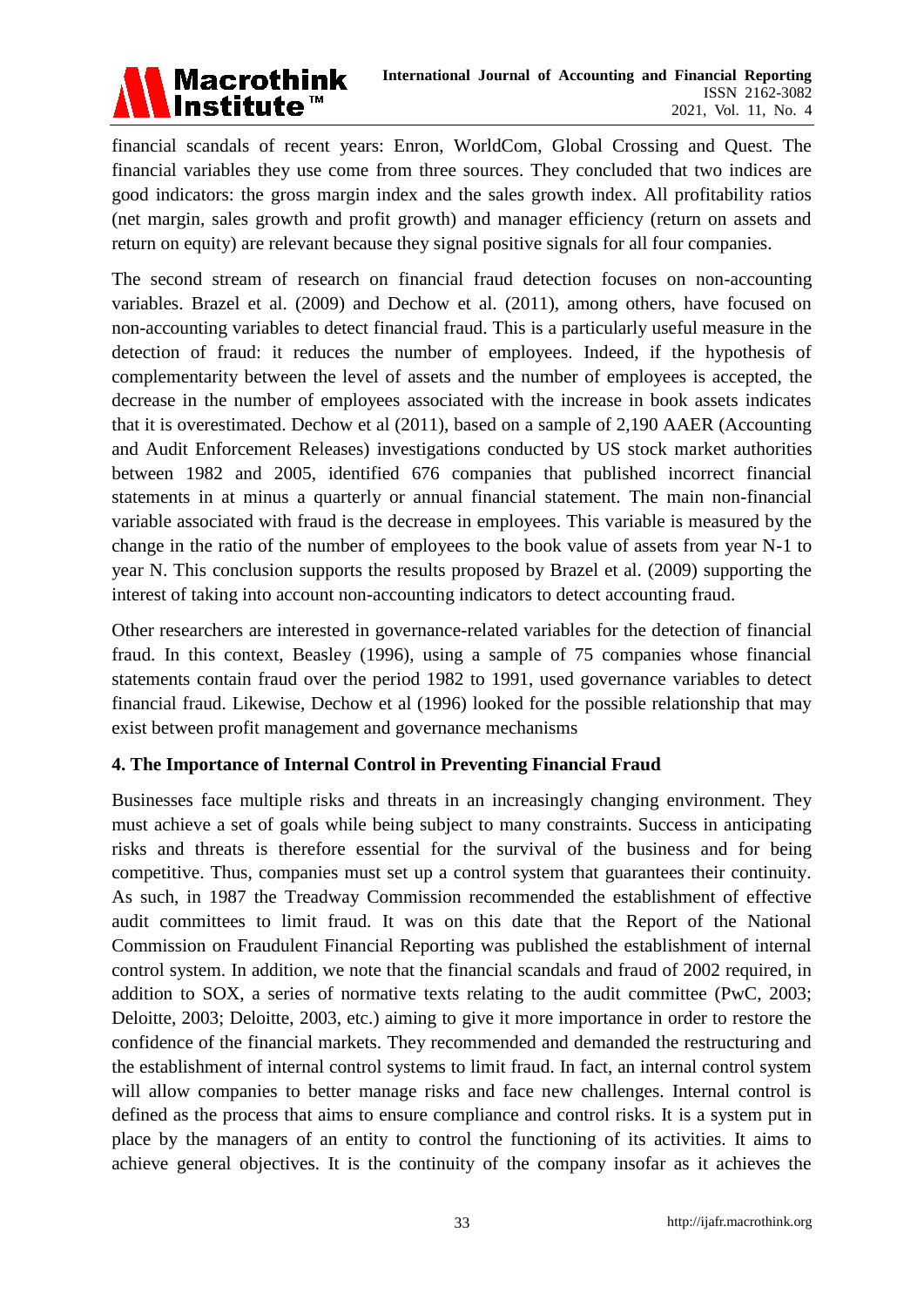

objectives pursued. To achieve this general purpose, permanent purposes are assigned to internal control. These objectives can be grouped into four headings: Security of assets, quality of information (reliability, verifiability, completeness, relevance, availability), compliance with directives and optimization of resources.

A review of the relevant literature shows the effectiveness of internal control in preventing financial fraud. In this context Beasley et al (1999), from a sample made up of 200 companies convicted of fraud over the period from 1987 to 1997, concluded that 25% of companies that committed fraud did not have an audit committee. They also found that the companies which commit fraud are generally small, their assets and income do not exceed 75 USD. As such, Abbott et al. (2000) claim that the independence of audit committee members is a factor in fraud prevention. Wolnizer (1995), on the other hand, believes that to face these agency problems, the audit committee must ensure reliable financial statements, reduce managerial accounting manipulations, errors and fraud. As such, Dechow, Sloan and Sweeney (1996) found a positive relationship between the existence of an audit committee and the reliability of financial statements as measured by results management. Noland and Flesher, (2003) state, in a sample of banks, that the presence of the internal control ensures fewer complaints for rectifications in reports, fewer regulatory violations and more likelihood of detecting employee fraud. In this sense, McMullen (1996) proves that the establishment of an audit committee helps to minimize errors and irregularities in financial statements, such as: fraud, illegal acts, SEC orders, change of auditor following a disagreement relating to certain accounting aspects. In this sense, in Hong Kong, where shareholding is concentrated and often family-owned, Jaggi and Leung (2007), for their part, prove that the presence of internal control system within a company makes it possible to limit bullish earnings management and prevent fraud.

### **5. Conclusion**

At the end of this work, we have defined developed the different types of financial fraud as well as different variables of the detection of financial fraud through the review of the literature. This research aims to contribute to the literature dealing with the detection of financial fraud, which is fairly recent and still timid, especially those based on detection through non-accounting elements. We have also emphasized the importance of internal control in the prevention of financial fraud though citing principal empirical work on this subject. This internal control system will enable companies to better manage risks and face new challenges. However, our research is not without limits, an empirical analysis may be more adequate to better explain the most relevant variables for fraud detection as well as the importance of governance mechanisms including internal control in the detection of financial fraud. Future research may also focus on the importance of technology in detecting and detecting financial fraud, especially with the new challenges' businesses are facing including the COVID 19 pandemic.

#### **References**

Abbott L. J., Park, Y., & Parker, S. (2000). The Effects of Audit Committee Activity and Independence on Corporate fraud. *Managerial Finance, 26*(11), 55-67.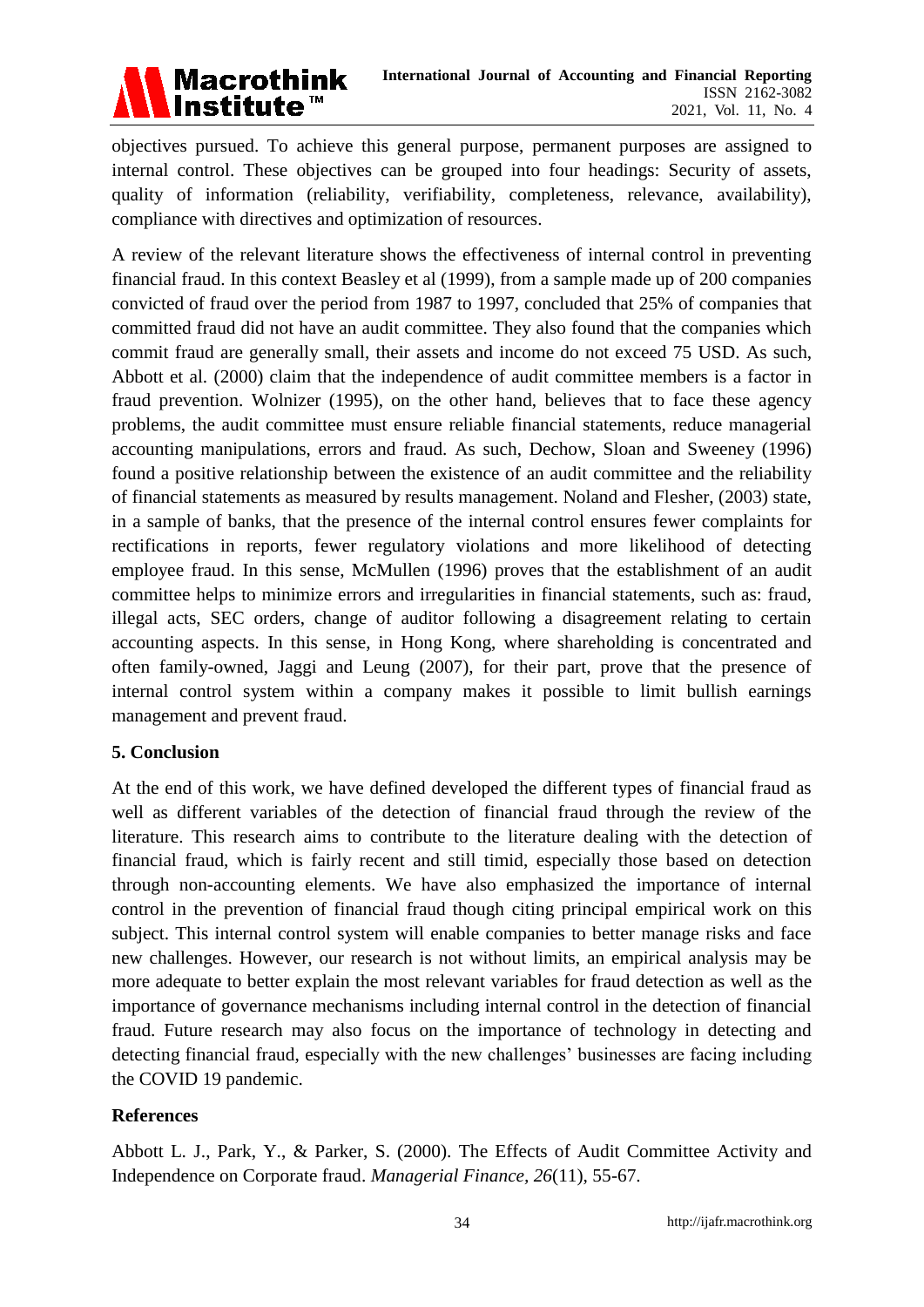

Beasley, M. S. (1996, October). An empirical analysis of the relation between board of director composition and financial statement fraud. *The Accounting Review, 71*, 443-465.

Beneish M. D. (1997). Detecting gaap violation: Implications for assessing earnings management among firms with extreme financial performance. *Journal of Accounting and Public Policy, 16*(3), 271-309.

Beneish, M. D. (1999). The detection of earnings manipulation. *Financial Analysts Journal, 55*(5), 24-36.

Bose, I., & Mahapatra, R. K. (2001). Business data mining — a machine learning perspective. *Information & Management, 39*(3), 20, 211-225.

Bose, I., & Mahapatra, R. K. (2001). Business data mining — a machine learning perspective. *Information Management, 39*(3), 211-225.

Brazel J. F., Jones, K. L., & Zimbelman, M. F. (2009). Using nonfinancial measures to assess fraud risk. *Journal of Accounting Research, 47*(5), 1135-1166.

Cecchini, M., Aytug, H., Koehler, G. J., & Pathak, P. (2010). Detecting management fraud in public companies. *Management Science, 56*(7), 1146-1160.

Cressey. D. R. (1986). Why Managers Commit Fraud. *Australian & New Zealand Journal of Criminology, 19*(4), 195-209. https://doi.org/10.1177/000486588601900402

Dechow, P. M., Ge, W., Larson, C. R., & Sloan, R. G. (2011). Predicting material accounting misstatements. *Contemporary Accounting Research*, 28(1), 17(1), 17-82.

Dechow, P., Sloan, R., & Sweeney, A. (1995, April). Detecting earnings management. *The Accounting Review, 70*(2), 193-226.

Dechow, P., Sloan, R., & Sweeney, A. P. (1996). Causes and consequences of earnings manipulation. *Contemporary Accounting Research, 13*, 1-36.

DeFond, M. L., & Jiambalvo, J. (1991). Incidence and Circumstances of Accounting Errors. *The Accounting Review*, (66), 643-655.

Feroz, E. H., Kyungjoo, P., & Pastena, V. S. (1991). The financial and market effects of the sec's accounting and auditing enforcement releases. *Journal of Accounting Research, 29*(3), 107-142.

George, A., & Achamkulangare, B. G. (2016). Prévention, détection et répression de la fraude dans les organismes des Nations Unies. *Corps commun d'inspection.*

Green, P., & Choi, J. H. (1997). Assessing the risk of management fraud through neural network technology. *Auditing: J. Practice Theory, 16*(1), 14-29.

Grove, H., & Cook, T. (2004). Lessons for auditors: quantitative and qualitative red flags. *Journal of Forensic Accounting, 5*, 131-146.